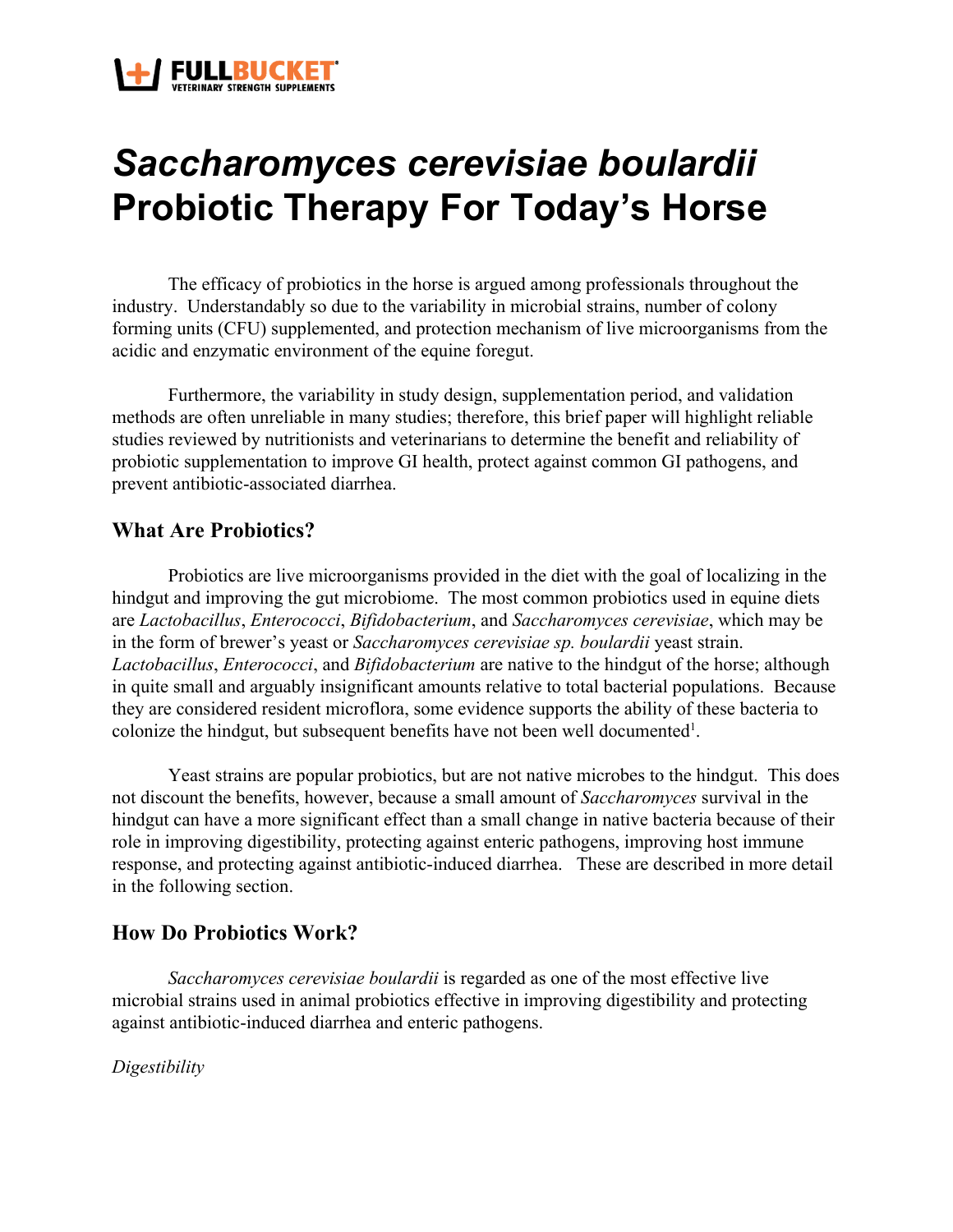

There is little support of *Lactobacillus*, *Enterococcus*, or *Bifidobacterium* strains to improve digestibility; however, *Saccharomyces boulardii* has been described in multiple studies to improve fiber digestibility (NDF and ADF), increase acetate production, increase cecal pH, and decrease lactic acid production<sup>2</sup>.

#### *Antibiotic-Induced Diarrhea*

Antibiotic administration is used to treat infectious bacteria; however, no antibiotic activity is specific only to pathogenic bacteria. Heavy or prolonged administration of antibiotics often results in negative impacts to the hindgut microbial populations, resulting in diarrhea and associated ailments. Probiotic supplementation promotes healthy bacteria colonization of the hindgut during antibiotic administration allowing for improved immune response, appropriate digestibility of feedstuffs, and protect against dehydration.

#### *Enteric Pathogens*

Two of the most common diarrhea-causing bacteria in the horse are *Clostridium spp.* and *Salmonella spp*. *Saccharomyces boulardii* protects against infection by these bacteria through competitive inhibition, protease detoxification, and engulfment of pathogens  $s3<sup>4</sup>$ . Specifically related to immune response<sup>5</sup>, *Saccharomyces boulardii* reduces the production of proinflammatory cytokines under normal conditions. In the presence of enteric pathogens, *Saccharomyces boulardii* stimulates the release of specific immunoglobulins of the gut (sIgA) to target gastrointestinal invasion. Systemically, *Saccharomyces boulardii* supplementation increases liver macrophages and serum IgM concentrations suggesting improved immune response at both the innate and adaptive levels.

Independent of immunomodulatory effects, *Saccharomyces boulardii* localize in the hindgut close to the wall of the large intestine. The localization allows the microbe to prevent adhesion of pathogenic bacteria<sup>5</sup>. Saccharomyces boulardii also bind to common enteric pathogens including *Salmonella* and *C. difficile*, inhibiting normal cellular signaling and preventing infection.

# **Selecting Probiotic Strains for Efficacy**

Recent work suggests that the origin of bacterial strains is not correlated with the ability of bacteria to serve as an effective probiotic; therefore, a strain chosen because of its nativity to the host gut may not be the best means of selection<sup>3</sup>. A strain that is native to the hindgut of the horse has the ability to maintain colonization following cessation of dietary supplementation; however, this does not mean that the gut is better protected from enteric pathogens or antibiotic-associated alterations to microbial populations. Results of *Lactobacillus* and *Enterococcus* supplementation is variable with some studies observing a negative influence including increased incidence of diarrhea in neonatal foals<sup>6</sup>.

Yeast strains, known as *Saccharomyces cerevisiae*, are not native to the mammalian gut; however, their beneficial effects as a probiotic are more pronounced and consistently repeatable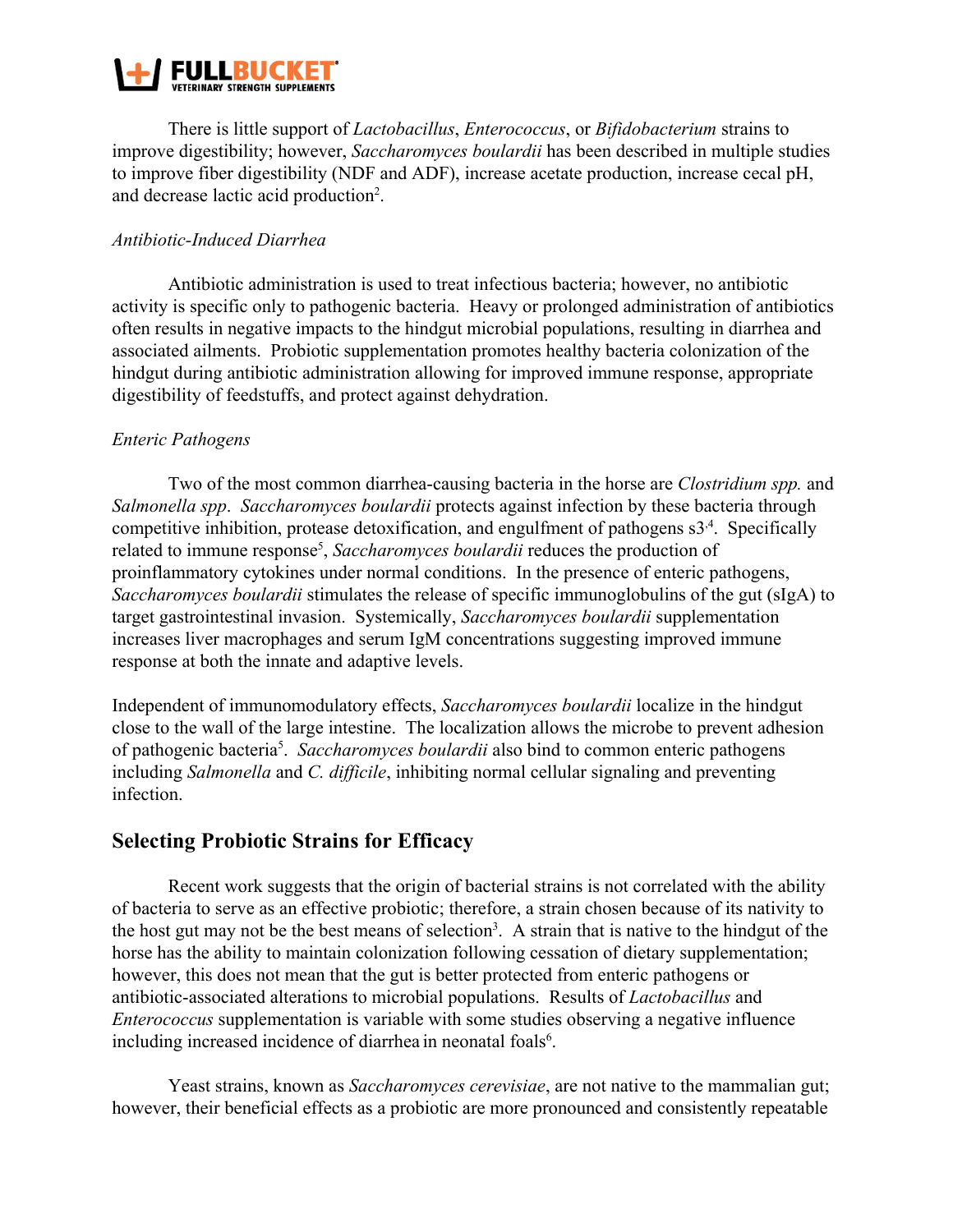

than the *Lactobacillus*, *Enterococcus* or *Bifidobacterium* strains. Because they are not native to the hindgut, colonization does not persist following termination of supplementation thereby requiring continued dietary supplementation for benefit<sup>7</sup>. Although initially believed to be a negative characteristic of *Saccharomyces cerevisiae* supplementation, the risk of overgrowth is negligible, and with consistent supplementation or supplementation during periods of digestive unrest, survival in the hindgut improves forage fraction digestibility, improves milk production in mares, decreases lactic acid production on high starch diets, and digests pathogenic bacteria including *Clostridium*, *Salmonella*, and *E. coli*<sup>2,3</sup>.

# **Protection of Probiotics from Foregut Environment**

The foregut of the horse is a treacherous environment for live microbes beginning with the acidity of the stomach followed by exposure to bile salts and digestive enzymes. Survival of most probiotics in this environment is limited unless protected in some manner. Probiotics are generally supplemented at a rate of  $10^8$ -10<sup>9</sup> with the hopes of  $10^6$  reaching the hindgut intact. Traditionally, probiotics are protected through processing techniques such as spray drying and emulsion. While these techniques protect the bacteria from environmental factors during storage including heat and humidity, they are not effective in protecting bacteria from the gastrointestinal environment.

Microencapsulation is a newer technology in probiotic supplementation and is a means of encapsulating the live microbes to protect them from high temperature and pressure, allowing for their inclusion into a pellet. In the small intestine, the microbes are released from encapsulation enabling them to elicit their protective mechanisms for gastrointestinal health.

#### **Summary**

Evidence suggests that probiotic supplementation improves nutrient digestibility, protects against enteric pathogens, and reduces the incidence of antibiotic-associated diarrhea. While native bacteria are popular for the very reason that they are native, the evidence of their efficacy is varied and argued among the scientific community. Results following supplementation with *Saccharomyces boulardii* are more consistent and repeatable compared to other strains, and the mechanism by which they elicit their effects are well-documented.

#### **REFERENCES**

<sup>1</sup>Schoster, A., L. Guardabassi, H. R. Staempfli, M. Abrahams, M. Jalali, and J. S. Weese. 2016. The longitudinal effect of a multi-strain probiotic on the intestinal bacterial microbiota of neonatal foals. J. Eq. Vet. Sci. 48:689-696. doi: 10.1111/evj.12524.